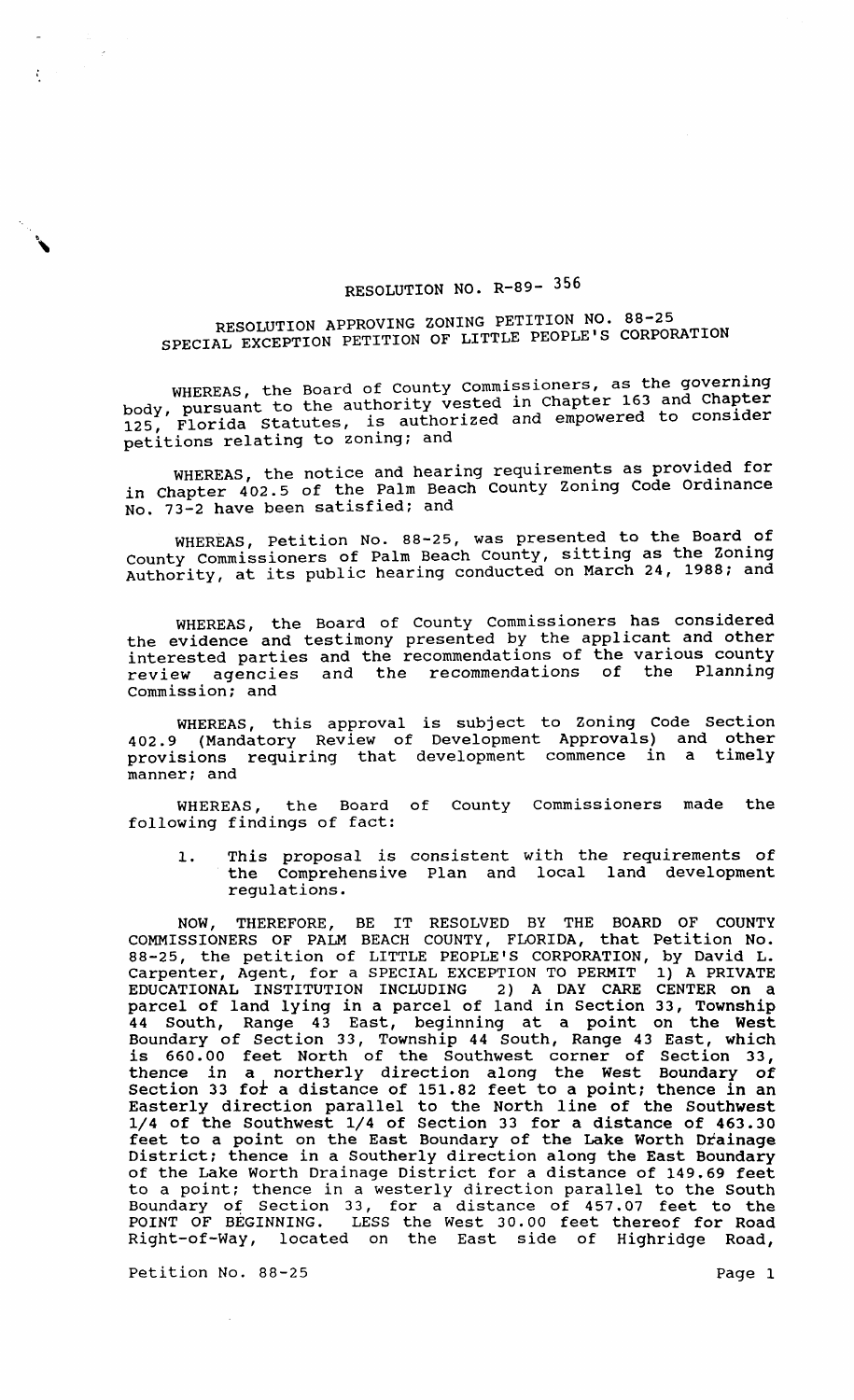approximately .1 mile North of Lantana West Road, in a RS-Single<br>approximately .1 mile North of Lantana westernticed subject to approximately .1 mile North of Lantana west Rodd, In a spontane to the following conditions:

- 1. Prior to site plan certification, the site plan shall be amended to reflect the following:
	- a. Correct back-up distance for all parking spaces
	- b. A minimum of sixteen (16) parking spaces
	- c. Deletion of the "off road stacking area"
	- d. Label access dimensions

 $\Delta$ 

- 2. The operating hours of the facility shall be limited to 7:00 A.M. to 7:00 P.M.
- 3. Maximum occupancy shall be limited to 125 children in the day care center, 54 children in the grade school, and 11 employees.
- 4. The petitioner shall install a six (6) foot solid wooden fence along the north and east property lines, supplemented with landscaping meeting the requirements of perimeter landscape strip alternative number three. The fence shall be continually maintained in a good condition.
- 5. The application and engineering plans, calculations, etc. to construct well and/or septic tank must be submitted to the Health Department prior to site plan approval (or prior to issuance of Building Permit for straight rezoning).
- 6. Because water service is available to the property, a well shall not be approved for potable water use.
- 7. The developer shall retain the stormwater runoff *in*  accordance with all applicable agency requirements in effect at the time of the permit application. However, at a minimum, this development shall be restricted in the discharge of stormwater runoff such that post development discharge is less than or equal to predevelopment discharge. The drainage system shall be development discharge. The drainage system shall be maintained in an acceptable condition as approved by the county Engineer. In the event that the drainage In the event that the drainage system is not adequately maintained as determined by by seem is not dacquastly maintained as accommined by<br>the County Engineer, this matter will be referred to the Code Enforcement Board for enforcement.
- 8. within 90 days of approval of this project, the property owner shall convey to Palm Beach County by road right-of-way warranty deed for High Ridge, 40 feet road right-or-way warranty deed for high kluge, 40 feet<br>from centerline free of all encumbrances and encroachments. Petitioner shall provide Palm Beach County with sufficient documentation acceptable to the

Petition No. 88-25 Page 2